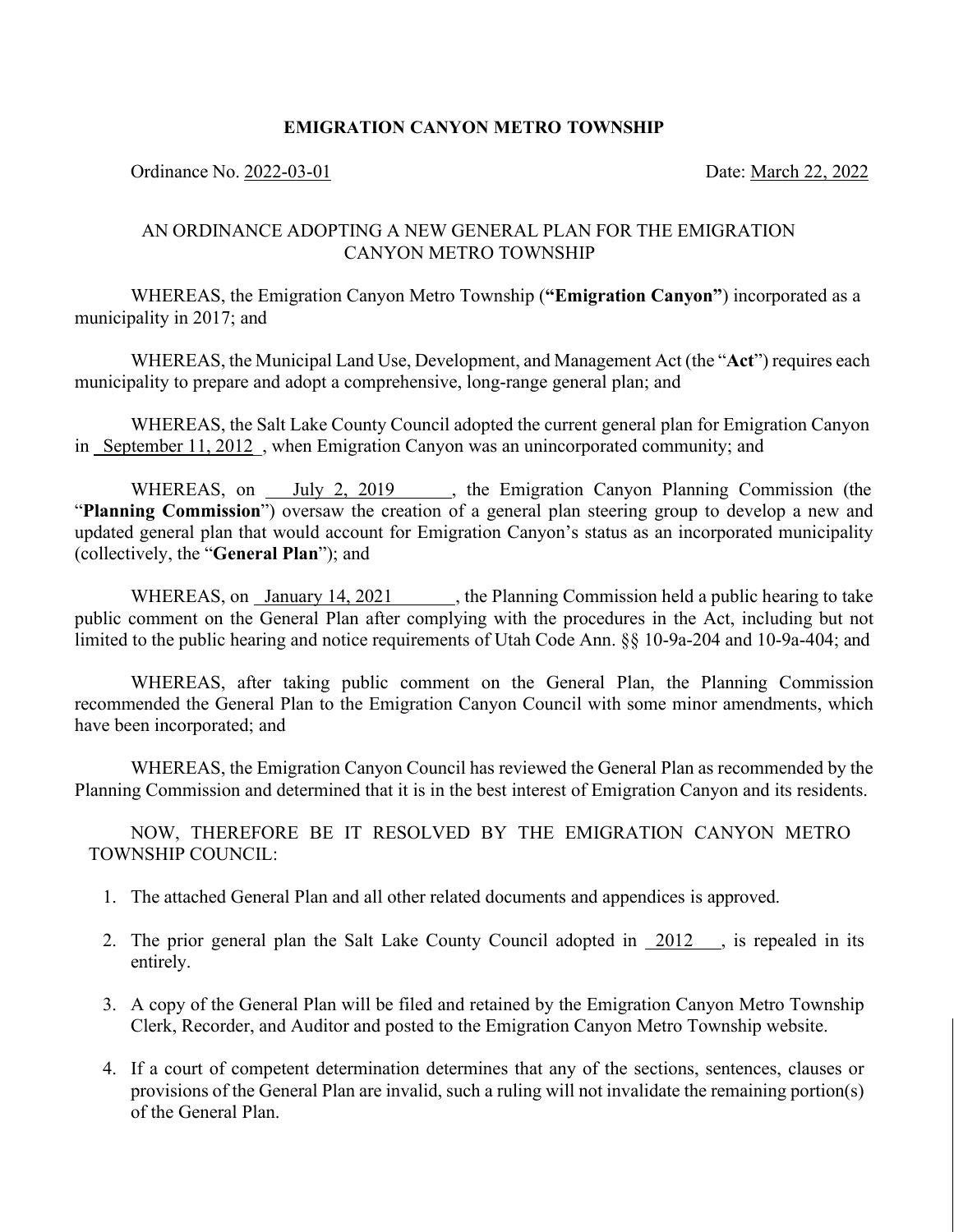- 5. Staff is directed to identify those portions of the Emigration Canyon Metro Township Code that need to be updated to conform to the General Plan and to recommend proposed changes to the Council.
- 6. Pursuant to Utah Code Ann. §§ 10-3-711 and –712, this ordinance will take effect twenty (20) days after its publication in a newspaper published in and having general circulation in Salt Lake County or 30 days from the effective date of this ordinance, whichever is closer to the effective date.

APPROVED and ADOPTED this 22 day of March , 2022.

EMIGRATION CANYON METRO TOWNSHIP COUNCIL

By: *[Jennifer](https://na1.documents.adobe.com/verifier?tx=CBJCHBCAABAA6twK90EFAO2n_SOPjxUqobc--e7IHJWt)* **[Hawkes](https://na1.documents.adobe.com/verifier?tx=CBJCHBCAABAA6twK90EFAO2n_SOPjxUqobc--e7IHJWt)** (Mar 31, 2022 09:45 MDT)

Jennifer Hawkes, Deputy Mayor

ATTEST

APPROVED AS TO FORM:

Sherrie Swensen, Clerk/Recorder

VOTING

Council Member Brems voting Council Member Harris voting Council Member Hawkes voting Council Member Pinion voting Mayor Smolka voting Aye  $Aye$ Aye Aye Excused

*Polly [McLean](https://adobecancelledaccountschannel.na1.documents.adobe.com/verifier?tx=CBJCHBCAABAA6twK90EFAO2n_SOPjxUqobc--e7IHJWt)* Polly [McLean](https://adobecancelledaccountschannel.na1.documents.adobe.com/verifier?tx=CBJCHBCAABAA6twK90EFAO2n_SOPjxUqobc--e7IHJWt) (Mar 31, 2022 11:36 MDT)

METRO TOWNSHIP ATTORNEY

(Complete as Applicable) Date of publication: April 5, 2022 Effective date of ordinance: April 21, 2022